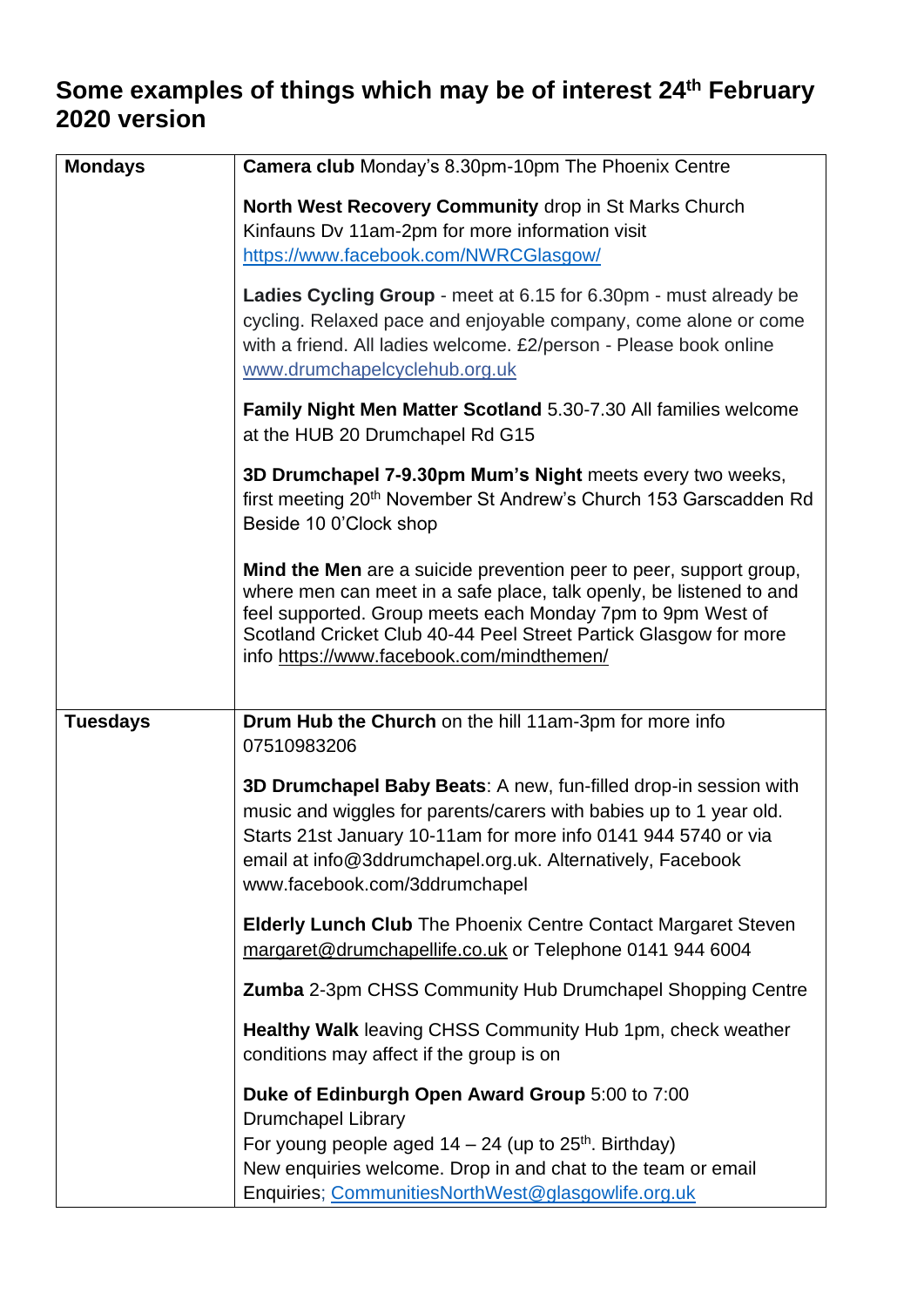| <b>Tuesdays</b> | Glasgow Life Blairdardie Youth Group 12 - 18's at Drumchapel                                                                                                                                                                                                                                                                                |
|-----------------|---------------------------------------------------------------------------------------------------------------------------------------------------------------------------------------------------------------------------------------------------------------------------------------------------------------------------------------------|
|                 | <b>High School</b>                                                                                                                                                                                                                                                                                                                          |
|                 | $7:00 - 9:00$ pm Enquiries;                                                                                                                                                                                                                                                                                                                 |
|                 | CommunitiesNorthWest@glasgowlife.org.uk                                                                                                                                                                                                                                                                                                     |
|                 | Men Matter Scotland Walking Group, meet Drumchapel Park                                                                                                                                                                                                                                                                                     |
|                 | Tennis Court 5.40pm for more info                                                                                                                                                                                                                                                                                                           |
|                 | https://www.facebook.com/MenMatterScotland/                                                                                                                                                                                                                                                                                                 |
| Wednesdays      | 3D Drumchapel 10am-11.30am SPACE peer support: Parents'                                                                                                                                                                                                                                                                                     |
|                 | group for parents/carers of children with additional support needs.<br>Meets monthly, 29th Jan, 26th Feb, 25th Mar, crèche provided                                                                                                                                                                                                         |
|                 | 3D Drumchapel 10am-11.30am Triple P Peer support: Parent's<br>group open to anyone who is doing, or has done, the Triple P<br>programme. Meets monthly, 22nd Jan, 19th Feb, 18th Mar                                                                                                                                                        |
|                 | Weekly drop in, community tea 1.30-3.30pm for all parents and<br>Carers of St Clare's Children find out what is happening in your<br>community, have a cuppa tea                                                                                                                                                                            |
|                 | 3D Drumchapel 1pm-2.30pm Baby Club: Drop-in session offering a<br>baby weighing clinic, advice and support to parents and carers.<br>Delivered by NHS Staff. Runs throughout the year                                                                                                                                                       |
|                 | 3D Drumchapel 1pm-2.30pm Baby & Me (Pre-Birth - 1 year): Drop-<br>in play and activity session for new and expectant parents/carers and<br>babies, with refreshments provided.                                                                                                                                                              |
|                 | Green Gym 11am - 2pm Contact Margaret Steven<br>margaret@drumchapellife.co.uk or Telephone 0141 944 6004                                                                                                                                                                                                                                    |
|                 | <b>Daytime Cycling</b> - 10am if you are just learning or looking for a very<br>easy session (whether you are older or dealing with health<br>conditions, all welcome), come along at 11am for a relaxed and<br>slightly longer bike ride. They will stop for refreshments. £2/person for<br>more information www.drumchapelcyclehub.org.uk |
|                 | Glasgow Life Play at Drumchapel for 5 - 11's currently attending<br>primary school Drumchapel Community Centre 4.00 - 6.00<br>Enquiries; CommunitiesNorthWest@glasgowlife.org.uk                                                                                                                                                            |
|                 | <b>Jan BIKE FIT</b> - 5.45pm - Outdoor fitness with bikes! Building<br>strength, mobility, getting active! £3/person - Please book online<br>www.drumchapelcyclehub.org.uk                                                                                                                                                                  |
|                 | G15 Youth Project The Club 6pm-8pm<br>www.facebook.com/g15youth/                                                                                                                                                                                                                                                                            |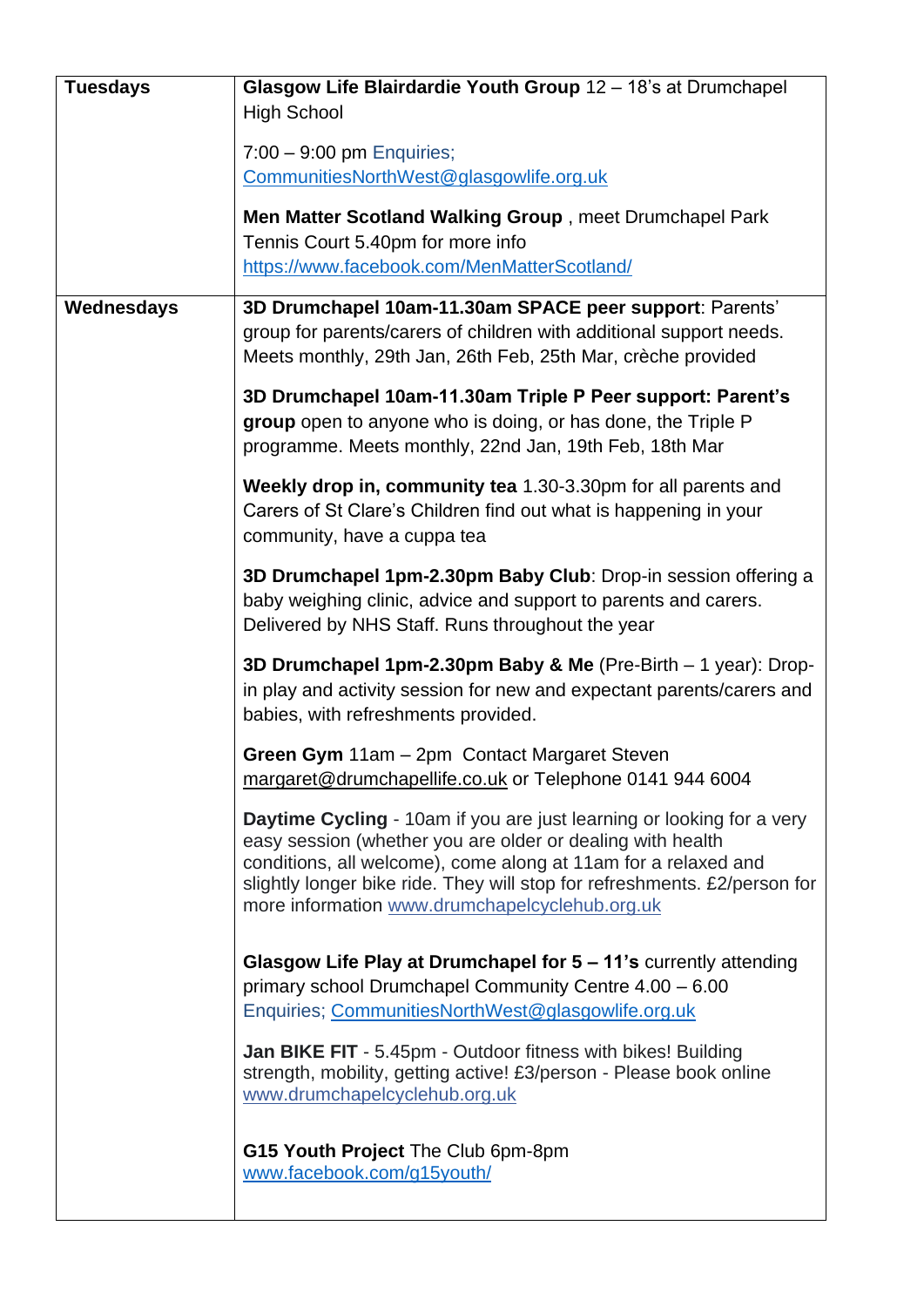| Wednesdays       | Men Matter Scotland games night 5pm-7pm : Pool, Darts, Xbox,                                                 |
|------------------|--------------------------------------------------------------------------------------------------------------|
|                  | PlayStation, table tennis and more The Hub @20 Drumchapel Rd                                                 |
|                  | 3D Drumchapel 6.30-7.30pm Dads Night: A chilled-out social night                                             |
|                  | for dads, stepdads & male carers. Starts 22nd Jan, meets fortnightly                                         |
|                  | in St Andrews Church (153 Garscadden Road, next to 10 o'clock                                                |
|                  | shop)                                                                                                        |
| <b>Thursdays</b> | New table tennis sessions on Thursday from 1.30pm - 2.30pm at                                                |
|                  | Drumchapel Sports Centre Drumry Rd East. Meet new friends while                                              |
|                  | having fun and being active! Starts 16 <sup>th</sup> Jan, first week free then                               |
|                  | £1.50                                                                                                        |
|                  | 3D Drumchapel 12.30-2.30pm Family Lunch (pre-birth – 1 year):                                                |
|                  | For new and expectant parents to come along with family & children<br>for a tasty free lunch and a catch up. |
|                  | Drumchapel Life sewing group 10am-noon The Phoenix Centre                                                    |
|                  | Contact Margaret Steven margaret@drumchapellife.co.uk or                                                     |
|                  | Telephone 0141 944 6004                                                                                      |
|                  | <b>Elderly Lunch Club</b> The Phoenix Centre Contact Margaret Steven                                         |
|                  | margaret@drumchapellife.co.uk or Telephone 0141 944 6004                                                     |
|                  | Weekly cycling Group - adults only (14 years plus) for a longer ride                                         |
|                  | - must already be a confident cyclist - we stop for a wee break and                                          |
|                  | usually are cycling for 16+ miles for more information<br>www.drumchapelcyclehub.org.uk                      |
|                  |                                                                                                              |
|                  | 3D Drumchapel 3.30-4.30pm Blokes and Bairns                                                                  |
|                  | Games, crafts and lots of fun activities, especially for dads/male                                           |
|                  | carers & kids.                                                                                               |
|                  | Men Matter Thursday Football at Goals 6pm-7pm for more info<br>visit                                         |
|                  | https://www.facebook.com/MenMatterScotland/                                                                  |
|                  | Glasgow Life Blairdardie Youth Group 12 - 18's at Drumchapel                                                 |
|                  | High School 7:00 - 9:00 pm Enquiries;                                                                        |
|                  | CommunitiesNorthWest@glasgowlife.org.uk                                                                      |
|                  | Drum Hub the Church on the hill 11am-3pm for more info<br>07510983206                                        |
|                  |                                                                                                              |
|                  |                                                                                                              |
|                  |                                                                                                              |
|                  |                                                                                                              |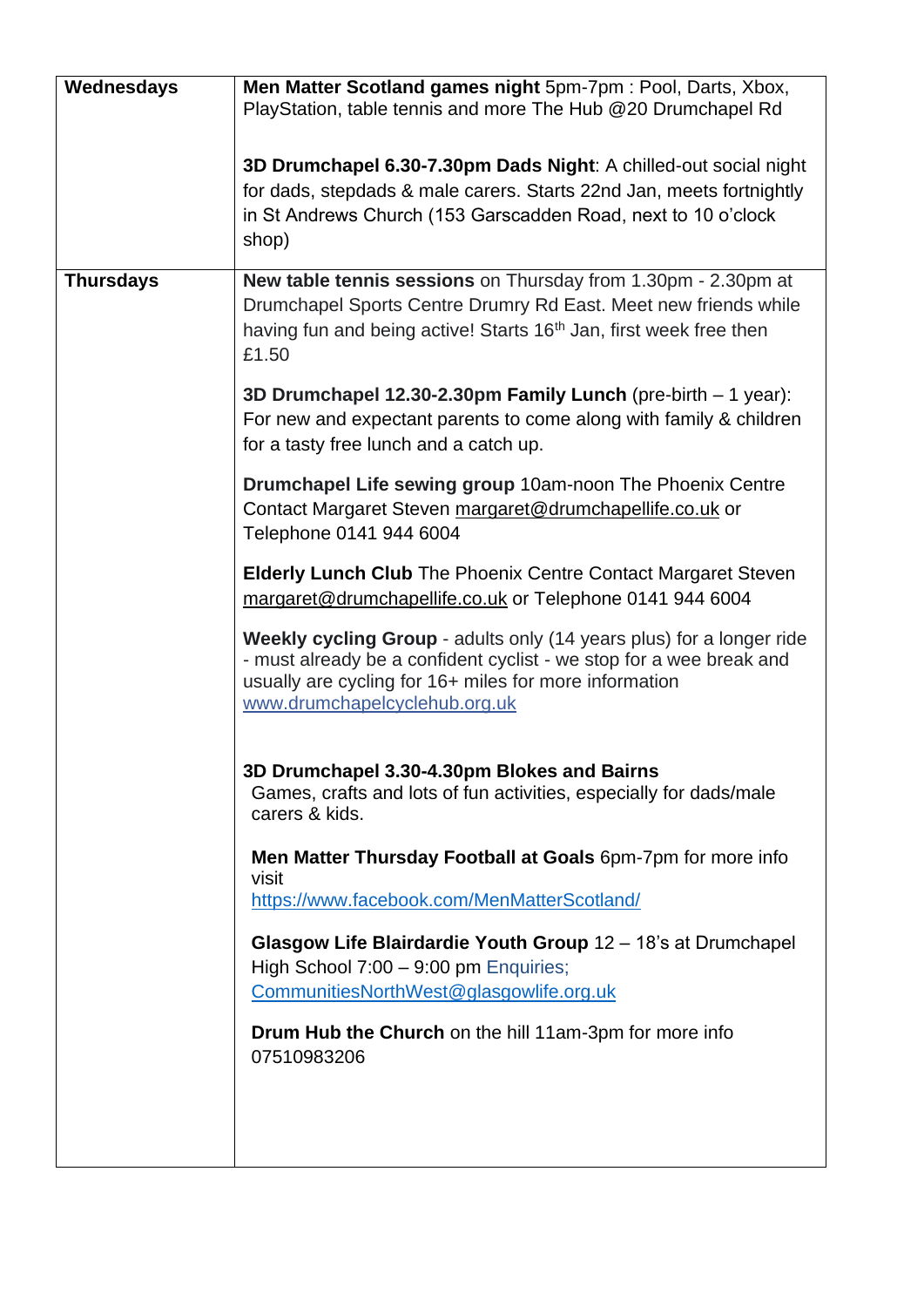| <b>Fridays</b> | Jobs & Business Glasgow will be in the CHSS Community Hub<br>Coffee Corner from 10-12 Angie & Ruth are looking forward to<br>meeting everyone                                                                 |
|----------------|---------------------------------------------------------------------------------------------------------------------------------------------------------------------------------------------------------------|
|                | Glasgow Life Bookbug session at Drumchapel Library 10:30 to<br>11:00 Enquiries; CommunitiesNorthWest@glasgowlife.org.uk                                                                                       |
|                | <b>Breastfeeding Buddies Support Group at Drumchapel Library</b><br>11:00 Enquiries; CommunitiesNorthWest@glasgowlife.org.uk<br>Women Matter Chat Group St Marks Church 12-2.30.                              |
| Saturdays      | Mind and Draw in partnership with CHSS and COPE Scotland<br>offer creative workshops a chance to have fun, connect with others<br>and be creative workshop 1.30-3.30pm at CHSS Drumchapel<br>Shopping Centre. |
| Sundays        | Men Matter Talking Group 20 Drumchapel Rd G15 2.30pm                                                                                                                                                          |

# **Thursday 27th February**

#### **Momentum Occupational Therapy information workshop**

10.30am-11.30am Unit 5, 3 Dalsetter Crescent, Garscadden House, Drumchapel G15 Come along and find out what their occupational therapist can offer the people of Drumchapel including:

- Management of panic attacks
- Thinking styles
- Stress management
- Management of sleep
- Confidence and self esteem
- Anxiety management

For more info phone 0141 944 4713

### **Friday 28th February**

#### **Menopause café 10am-11am CHSS Community Hub Drumchapel Shopping centre**

At a Menopause Café people, often strangers, gather to eat cake, drink tea and discuss menopause

Followed by

#### **General blether and a cuppa** 11am-noon around making Friday's feel good days

All welcome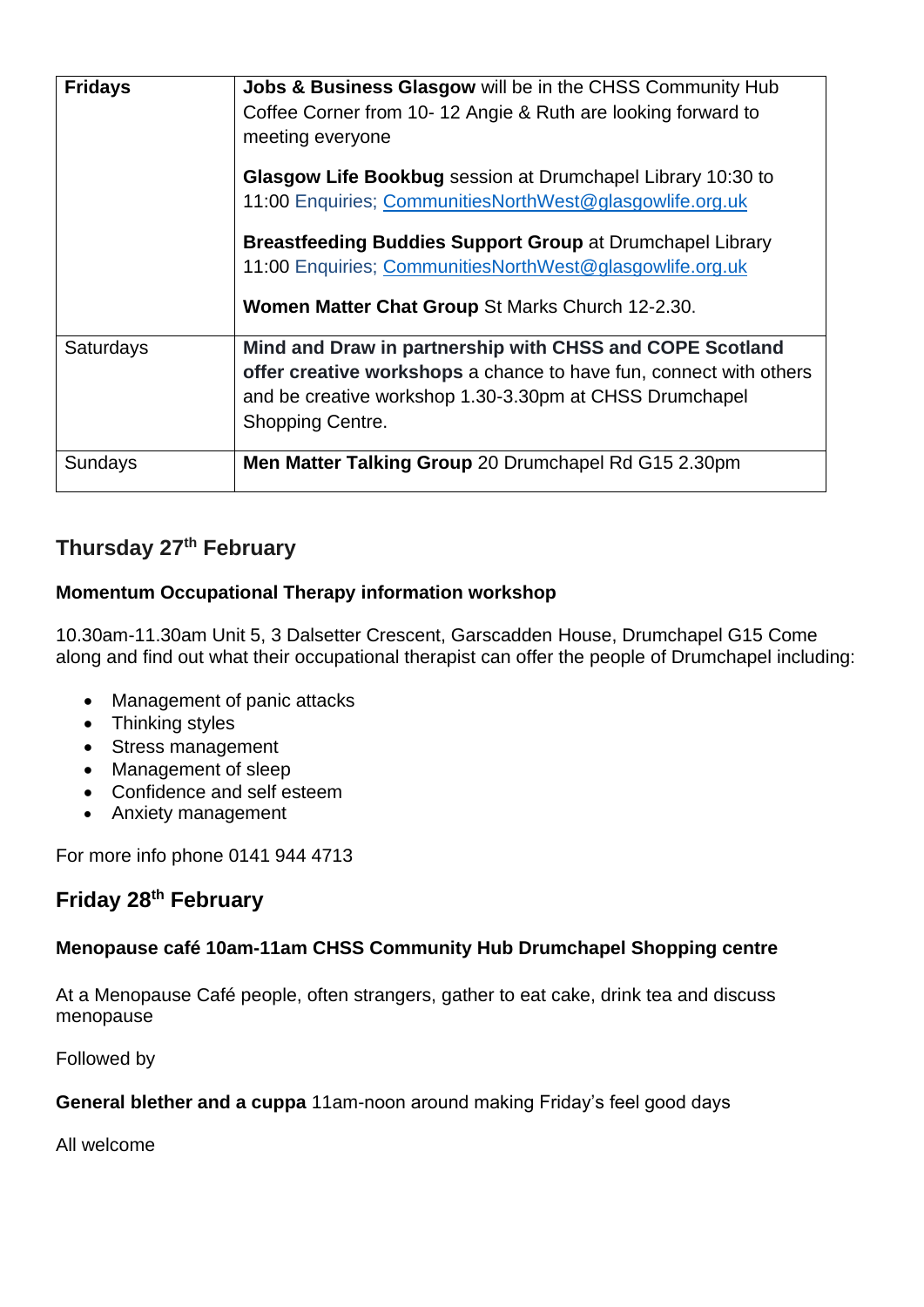# **Monday 2nd March 2020**

**FREE hearing checks** available! 10.00-12.00 Drumchapel CHSS Community Hub – Coffee Corner, 16 Dunkenny Sq, Drumchapel Shopping Centre. G15 8NB

## **Thursday 5th March**

**Drumhub pamper day** as part of celebrations for International Women's day, includes workshop

by COPE Scotland from 11.30am-12.30pm around how to be kinder to ourselves as well as

others, for more information on the day contact Drumhub phone 07510983206

**Fri 6th March Spring Cleaning the mind** (check nearer the time in case weather means needs to be cancelled due to snow)

10am—11.30am COPE Scotland Garscadden House In partnership with Anne's Yoga Heart mental health detox workshop places limited please book through Kathleen 0141 944 5490 Venue remains at Garscadden for now Maximum 14 places

# **Saturday 21st March**

#### **Drumchapel parents' hub**

Come along for a chat, chill and a cuppa with our friendly staff and families. Bring the kids and have some hot toast, tea n coffee to take the winter chill off! Arts and crafts will keep the children entertained and having fun while parents have some "me time". Hilda from COPE Scotland will also be there if anyone wants a wee blether about anything that is on their mind. St Marks Church Kinfauns Dv 11am-1pm

#### **23rd to 29th March LGBT health awareness week**

This is a useful website for LGBT health [www.lgbthealth.org.uk](http://www.lgbthealth.org.uk/) more information in the next 'what's on' regards local activities

Things can change so if in doubt please contact organisers, the aim of this wee info sheet is to raise awareness of just some of the things happening in and around Drumchapel Check out [www.facebook.com/theLOOPDrumchapel/](http://www.facebook.com/theLOOPDrumchapel/) for events and things happening in Drumchapel

# **Other useful information and events**

### **Action for Happiness**

This is a useful website to visit which tells you more about action for happiness.

[www.actionforhappiness.org/](http://www.actionforhappiness.org/) COPE Scotland is in the process of co designing a local 'Happiness Campaign' including launching local 'Happy Café' events as well as new ways of enabling people regain their smile. We all can benefit from finding ways to be happier, for more information email [hilda@cope-scotland.org](mailto:hilda@cope-scotland.org)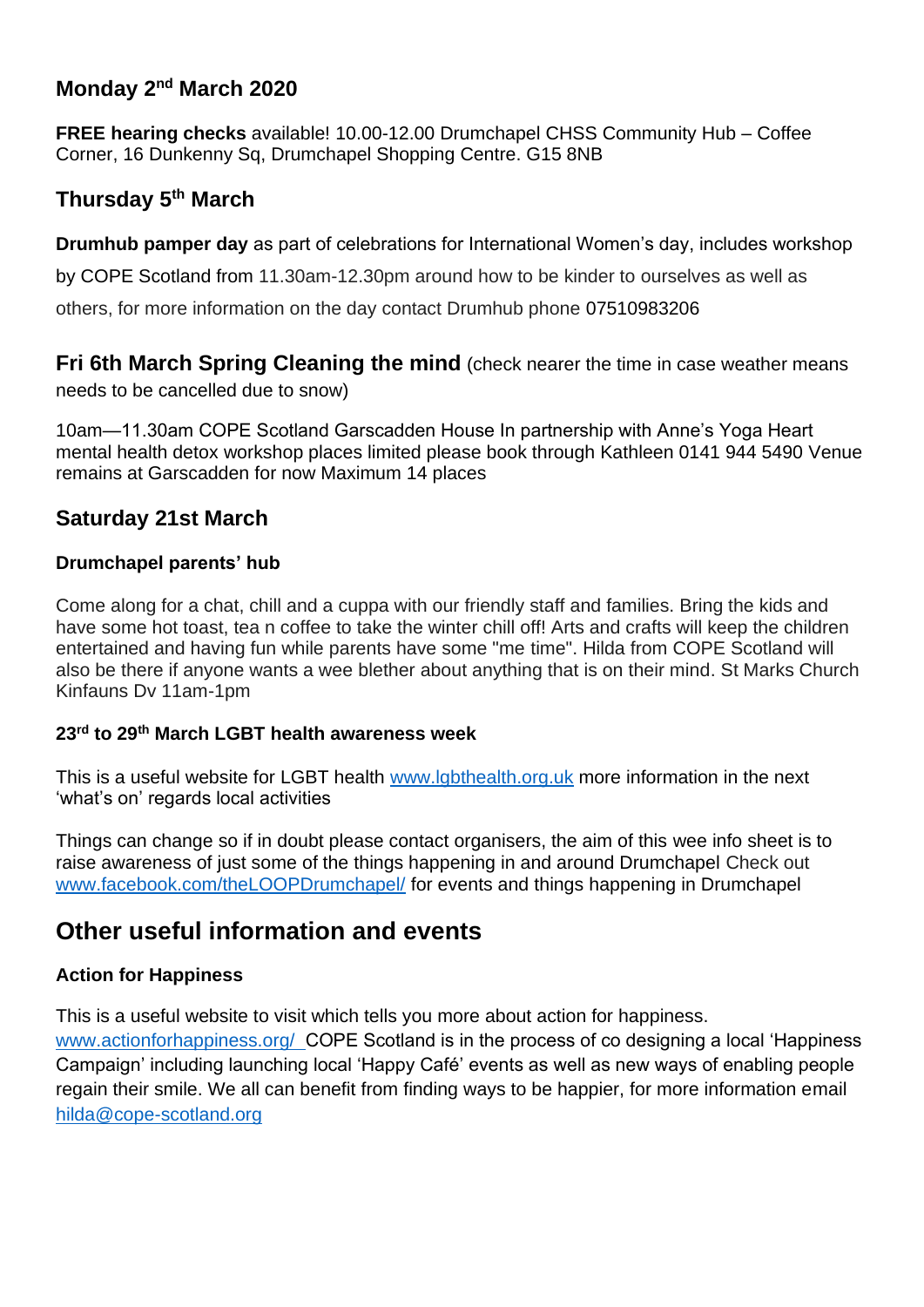#### **Brothers in arms App**

Men's charity in Scotland offering an App which can support men's mental health, for more information on this and the charity<https://www.brothersinarmsscotland.co.uk/> where you can download the APP for free

#### **Citizen advice Scotland**

Citizens Advice Scotland is now running a dedicated online scams web-chat service. It gives specialist one-on-one help to people who are worried they're being scammed, and those who have already lost money.

#### [www.cas.org.uk/spotlight/scams-action](http://www.cas.org.uk/spotlight/scams-action)

#### **Eating disorders and peer support**

Website: [www.anorexiabulimiacare.org.uk/](http://www.anorexiabulimiacare.org.uk/) helpline 03000 11 12 13, option one is the support line option 2 is for family and friends concerned about someone

#### **EU Citizens**

As of 31 January 2020, the United Kingdom ceased to be a member of the European Union. If you hold nationality from a country within the EU, you have until 30 June 2021 to apply for pre-settled or settled status. It is FREE to apply, and you can do this now using the link below:

[https://www.gov.uk/settled-status-eu-citizens-families/applying-for-settled-status?step-by-step](https://www.gov.uk/settled-status-eu-citizens-families/applying-for-settled-status?step-by-step-nav=0c79b832-75de-4854-8154-d62774a8dfb8)[nav=0c79b832-75de-4854-8154-d62774a8dfb8](https://www.gov.uk/settled-status-eu-citizens-families/applying-for-settled-status?step-by-step-nav=0c79b832-75de-4854-8154-d62774a8dfb8)

Glasgow City Council is offering a settlement service to support people with their application: <https://www.glasgow.gov.uk/article/24653/European-Settlement-Service>

If you are granted pre-settled status, be aware settled status is not awarded automatically and you must reapply once you meet the criteria for settled status.

#### **You need to apply even if you:**

- were born in the UK but are not a British citizen you can [check if you're a British citizen](https://www.gov.uk/check-british-citizenship) if you're not sure
- [have a UK 'permanent residence document'](https://www.gov.uk/settled-status-eu-citizens-families/if-you-have-permanent-residence-or-indefinite-leave-to-remain)
- are a family member of an EU, EEA or Swiss citizen who does not need to apply including if they're from Ireland
- are an EU, EEA or Swiss citizen with a British citizen family member

#### More information:

<https://www.gov.uk/settled-status-eu-citizens-families/eligibility>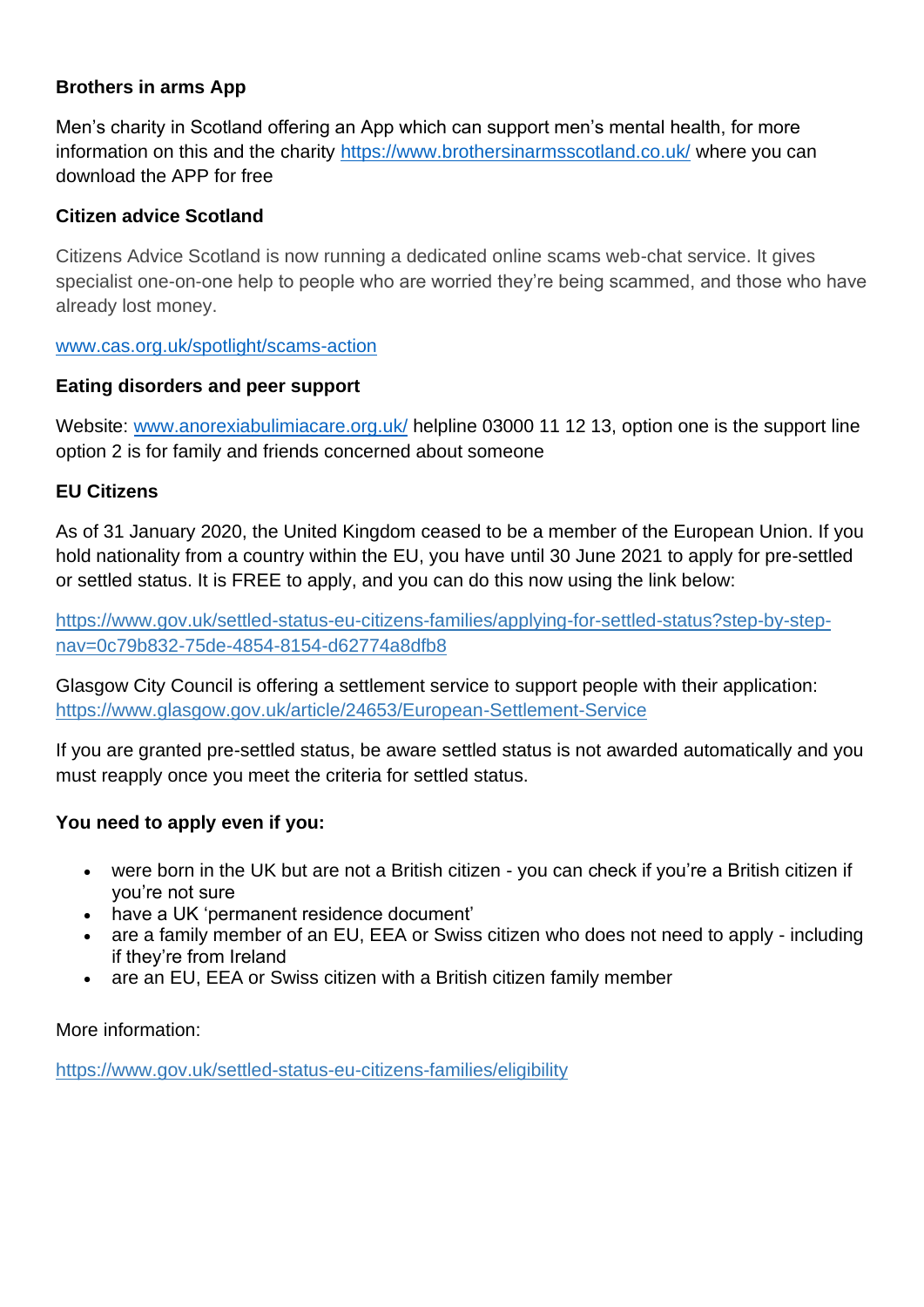#### **Families Outside Peer support group (supporting families affected by imprisonment)**

Text FAMOUT 60777 or Freephone 0800 254 0088

### **FREE training for community members and volunteers**

Wellness activists training………. Effective listening skills and boundaries Leadership skills training…………What do we mean by leadership? Applied Suicide Intervention skills training…………2 day training course in partnership with DrumHUB

The SafeTALK workshop planned for March is now full, if you would be interested in attending a half day suicide awareness workshop please contact Hilda and we can keep you informed if future dates are planned

Contact [hilda@cope-scotland.org](mailto:hilda@cope-scotland.org) for more information

#### **Glasgow Food Growing strategy**

Glasgow has a vision is that Glasgow citizens wishing to grow their own fruit and vegetables will have access to a range of community growing opportunities in their area, the following link takes you to a survey to have your say on this idea [www.glasgow.gov.uk/foodgrowing](http://www.glasgow.gov.uk/foodgrowing) This links really well to Grow Drumchapel so please share your thoughts by taking the survey, it doesn't take long to complete

#### **Jobs and Business Glasgow**

Interested in becoming a Trainee Environmental Operative who improves Glasgow neighbourhoods with grass cutting, hedge trimming and other key responsibilities? No experience is necessary as full training is provided. Following a short training course, a guaranteed interview is offered to access a 26-week, fixed term, paid contract with holiday entitlement. \***This is open to unemployed, Glasgow residents only**.\* Call JBG free on 0300 123 2898 or if you're already registered with JBG, speak directly with your Adviser.

#### **Making a difference for the planet**

If you are interested in collective action around the 16 sustainable development goals specifically around impact on health and inequalities drop Hilda an email [hilda@cope-scotland.org](mailto:hilda@cope-scotland.org) as she is currently exploring with partners and the community an Earth and Health forum

#### **Men Matter Scotland**

Following official opening of new hub at 20 Drumchapel Rd also released video well worth watching<https://vimeo.com/392954316/ffdfec2246> For more information on Men Matter Scotland visit<https://www.facebook.com/MenMatterScotland/>

#### **Scottish Illegal Money Lending Unit**

Report a Loan Shark Call: 0800 074 087824 hours

Advice Direct Scotland Call 0808 164 6000 Mon – Fri 9am – 5pm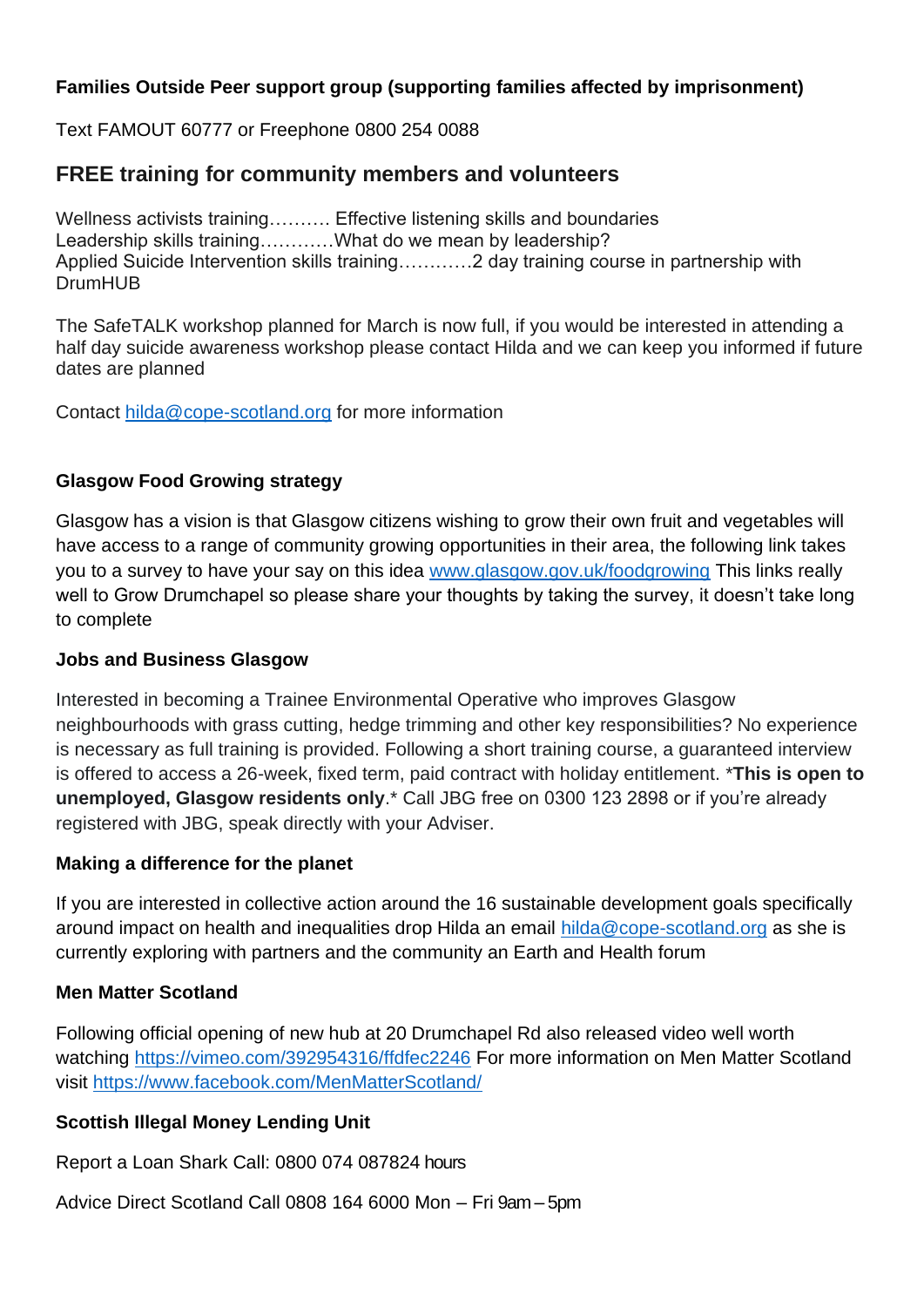#### **Specialist language support from women who are specially trained, trauma-informed and speak over 30 languages and dialects.**

For more information [www.access2safety.co.uk/](http://www.access2safety.co.uk/) Languages spoken include

Arabic; Amharic; Bajuni; Chichewa; Farsi; Flemish; French; German; Hakka; Hindi; Italian; Japanese; Krio; Kurdish Kurmanji; Kurdish Sorani; Luganda; Mandarin; Mandiknka; Norwegian; Pashto; Portuguese; Punjabi; Roma; Russian; Rutooro; Sariky; Sindhi; Swahili; Somali; Spanish; Tigrinya; Tumbuka; Turkish; Urdu; Vietnamese

This video gives you more information <https://vimeo.com/333369277>

#### **Strengthening Voices, Making Choices**

A service for young adults affected by an acquired Brain Injury or Neurological Condition

For more information or to make a referral, please contact a member of their team:T: 0141 550 4922 E: svmc@momentumscotland.org

### **Veterans support**

We are really grateful to Voluntary Action South Lanarkshire who compiled a list of third sector organisations that provide support to veterans across the UK. We have included details about some of them here, the full list is available at [http://www.locator.org.uk/content/veterans-support](http://www.locator.org.uk/content/veterans-support-organisations)[organisations](http://www.locator.org.uk/content/veterans-support-organisations) Apologies if details have changed

ABF The Soldiers Charity Scotland [www.soldierscharity.org](http://www.soldierscharity.org/) Tel: 0131 310 5132 based at Edinburgh Castle

Army Families Federation [www.aff.org.uk](http://www.aff.org.uk/)

Army Widows Association [www.armywidows.org.uk](http://www.armywidows.org.uk/)

Blind Veterans UK [www.blindveterans.org.uk](http://www.blindveterans.org.uk/) Hotline Tel: 0800 389 7979

BRAVEHOUND [www.bravehound.co.uk](http://www.bravehound.co.uk/)

Project places dogs with veterans and provides training and support, training is also available for veterans who already own a dog.

British Limbless Ex-Service Mens Association - BLESMA (Limbless Vets) [www.blesma.org](http://www.blesma.org/)

Citizens Advice Armed Services Advice Project [www.asapadvice.og.uk](http://www.asapadvice.og.uk/) Tel: 0808 800 1007 (9-5 Mon-Fri)

Glasgow Helping Hero's [www.ssafa.org.uk/get-help](http://www.ssafa.org.uk/get-help)

Erskine [www.erskine.org.uk](http://www.erskine.org.uk/)

Gurkha Welfare Advice Centre [www.gwt.org.uk](http://www.gwt.org.uk/)

Forces Online [www.forcesonline.org.uk](http://www.forcesonline.org.uk/)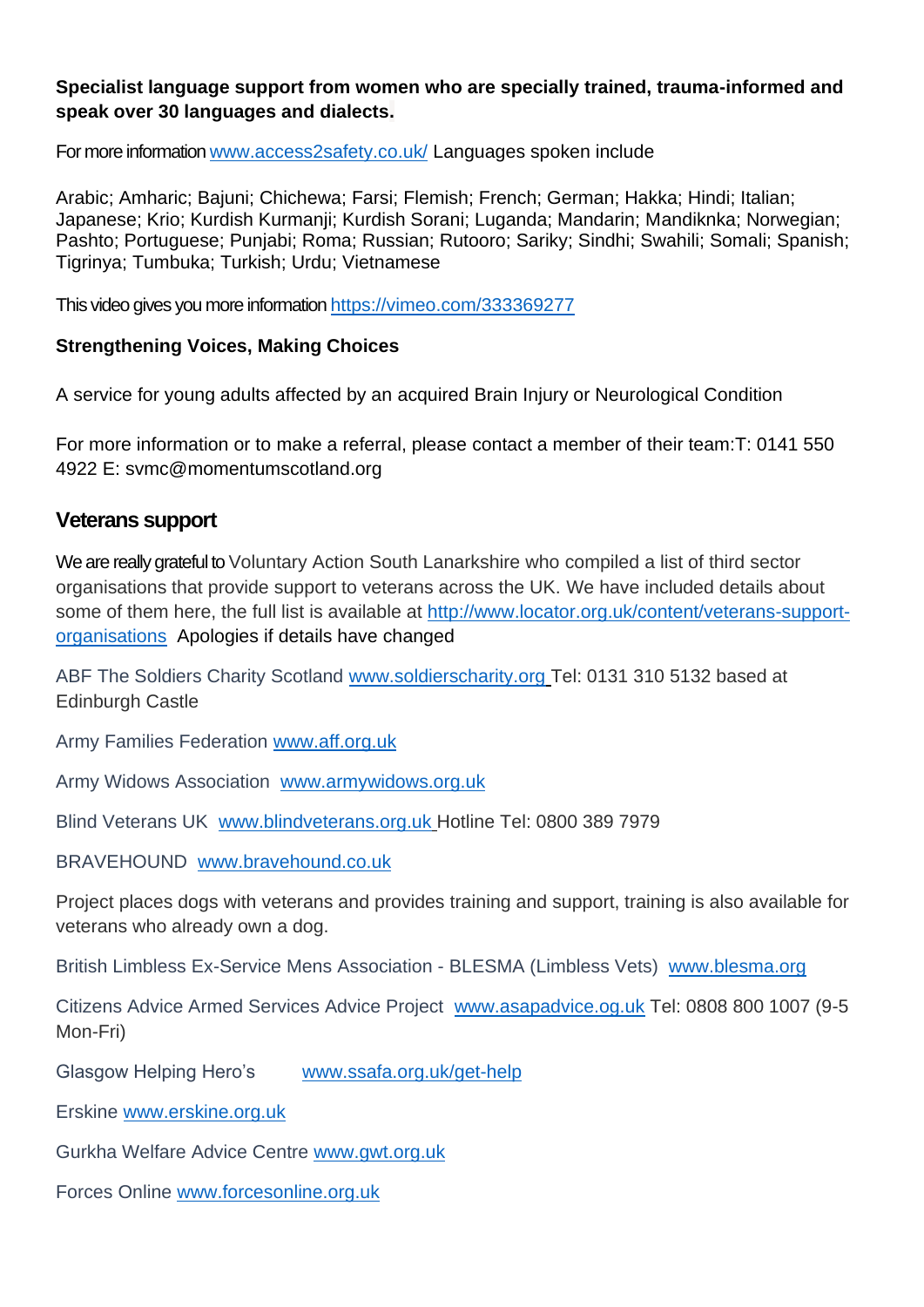Help for Heroes [www.helpforheroes.org.uk](http://www.helpforheroes.org.uk/)

Help 4 Homeless Veterans [www.help4homelessveterans.org.uk](http://www.help4homelessveterans.org.uk/)

Legion Scotland [www.legionscotland.org.uk](http://www.legionscotland.org.uk/)

National Gulf Veterans and Families Association [www.ngvfa.org.uk](http://www.ngvfa.org.uk/)

Poppy Scotland [www.poppyscotland.org.uk](http://www.poppyscotland.org.uk/)

PTSD Resolution [www.ptsdresolution.org](http://www.ptsdresolution.org/) Tel: 0300 302 0551 (9-5 Mon-Fri)

Provides free counselling for former armed forces, reservists and families therapists nationwide

RAF Association [www.rafa.or.uk](http://www.rafa.or.uk/) Tel: 0800 018 2361

RAF Benevolent Fund [www.rafbf.org](http://www.rafbf.org/) Tel: 0300 102 1919

Remembering Scotland at War [www.rememberingscotland@war.org.uk](http://www.rememberingscotland@war.org.uk)

Online museum with Social Networking

Royal Navy and Royal Marines Association [www.rnrmwidowsassociation.org](http://www.rnrmwidowsassociation.org/)

Royal Navy and Royal Marine Charity

[www.rnrmc.org.uk](http://www.rnrmc.org.uk/)

Royal Navy Benevolent Trust (RNBT) [www.rnbt.org.uk](http://www.rnbt.org.uk/)

SSAFA [www.ssafa.org.uk/glasgow.](http://www.ssafa.org.uk/glasgow) Helpline 0800 731 4880

Scottish War Blinded [www.royalblind.org/scottish-war-blinded](http://www.royalblind.org/scottish-war-blinded)

The Felix Fund [www.felixfund.org.uk](http://www.felixfund.org.uk/)

The aim of Felix Fund is to provide welfare support and financial assistance to these trades within the British military and their families, particularly following their experiences in Iraq and **Afghanistan** 

The not Forgotten Association [www.nfassociation.org](http://www.nfassociation.org/)

The Thistle Foundation [www.thistle.org.uk](http://www.thistle.org.uk/)

The Veterans Charity [www.veteranscharity.org.uk](http://www.veteranscharity.org.uk/)

The Veterans Foundation [www.veteransfoundation.org.uk](http://www.veteransfoundation.org.uk/)

Veterans with Dogs [www.veteranswithdogs.org.uk](http://www.veteranswithdogs.org.uk/)

Women's Royal Naval Service Benevolent Trust [www.wrnsbt.org.uk](http://www.wrnsbt.org.uk/)

War Widows Association of Great Britian (WWA) [www.warwidowsassociation.org.uk](http://www.warwidowsassociation.org.uk/)